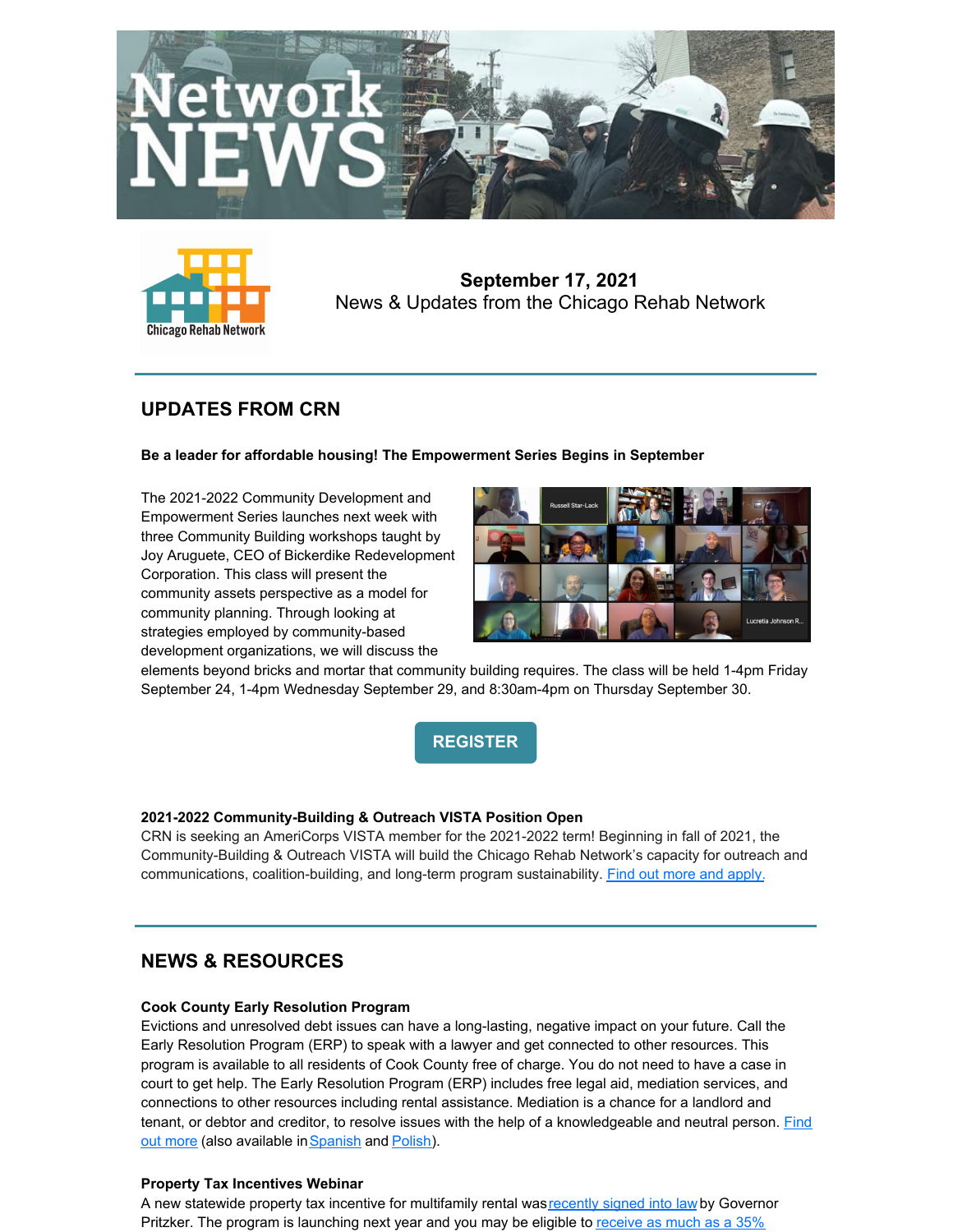reduction in your assessed value. Join IHC, CIC, and the [Preservation](https://www.preservationcompact.org/wp-content/uploads/2021/07/Property-Tax-Incentive-Table-7.27.21.pdf) Compact on September 23 at 12pm to learn more about the incentive and where it's available. Attendees will also have the opportunity to provide feedback to Assessor Kaegi about program [implementation](https://ilhousing.org/webinars/) in Cook County. Find out more and register.

#### **Pritzker Launches Strategy for Fighting Homelessness**

Earlier this month, Governor Pritzker issued Executive Order 2021-21, launching a comprehensive and integrated approach to fighting homelessness in Illinois. The order establishes the Illinois Interagency Task Force on Homelessness and the new position of State Homelessness Chief to lead the task force. It also provides for a Community Advisory Council on Homelessness. Read the full [executive](https://www.illinois.gov/news/press-release.23855.html) order.

#### **Biden Administration Announces Affordable Housing Initiatives**

The Biden Administration is announcing a number of steps that aim to create, preserve, and sell to homeowners and non-profits nearly 100,000 additional affordable homes for homeowners and renters over the next three years, with an emphasis on the lower and middle segments of the market. The strategy looks to boost the housing supply, relaunch [partnerships,](https://www.whitehouse.gov/briefing-room/statements-releases/2021/09/01/fact-sheet-biden-harris-administration-announces-immediate-steps-to-increase-affordable-housing-supply/) increase financing, and more. Read more.

## **MEMBER SPOTLIGHT**

### **RSVP for The Renaissance Collaborative's Benefit in October**

Funds raised at the benefit and awards ceremony on October 7 will help TRC create and preserve supportive housing for seniors, children, and homeless adults. The event will celebrate the theme of "A New Us for a New Era," TRC's plan



for 1) Embracing online & In-person Communication, 2) Advocating for Social Justice, and 3) Environmental Sustainability. Find out more and [register.](https://www.trcwabash.org/events/anewus)

#### **Free Homebuyer Education and Breaking Ground at The Resurrection Project**

Designed especially for new homebuyers, this free two-part course provides the education, tools, and guidance to make home buying easier. In part one on [October](https://resurrectionproject.tfaforms.net/f/webinar-registration?mid=a1E1R00000eCv5C) 13, you will learn about financial goals, money [management,](https://resurrectionproject.tfaforms.net/f/webinar-registration?mid=a1E1R00000eCv5H) and credit as it contributes to your goal of buying a home. In part two on October 27, you will hear from home buying advisers and trusted partners on the steps to help you reach your greatest financial goal, buying a home. This programming serves the community in conjunction with other work at TRP like affordable housing developments--most recently, the organization broke ground on a project that will bring 53 low-cost units to Pilsen. CEO Raul Raymundo stated, "Over the last several years, Pilsen has seen private developments going up, property values going up and higher rents increasing at an alarming rate...We want the families that have been here for many years to benefit from the prosperity of neighborhood development...Working-class communities, like Pilsen, are essential to a vibrant city and a prosperous city." Read [more.](https://blockclubchicago.org/2021/09/16/pilsen-nonprofit-breaks-ground-on-long-awaited-affordable-housing-project-we-believe-in-development-without-displacement/)

#### **About CRN**

For over 40 years, the Chicago Rehab Network has worked to train, coordinate, and empower community-based organizations developing affordable housing across Chicago and the region. CRN's advocacy has resulted in policies and resources including the Affordable Requirements Ordinance, the Tax Reactivation Program, the State of Illinois Housing Trust Fund, and the Illinois Affordable Housing Tax Credit. In addition to advocacy and training, CRN provides industry-wide thought leadership through regular policy updates, best practice case studies, and demographic and economic analysis related to housing needs and markets.



#### **Support our Mission**

With your help, we can build strong neighborhoods, strengthen capacity, and foster community leadership.



**Find us on social media:**